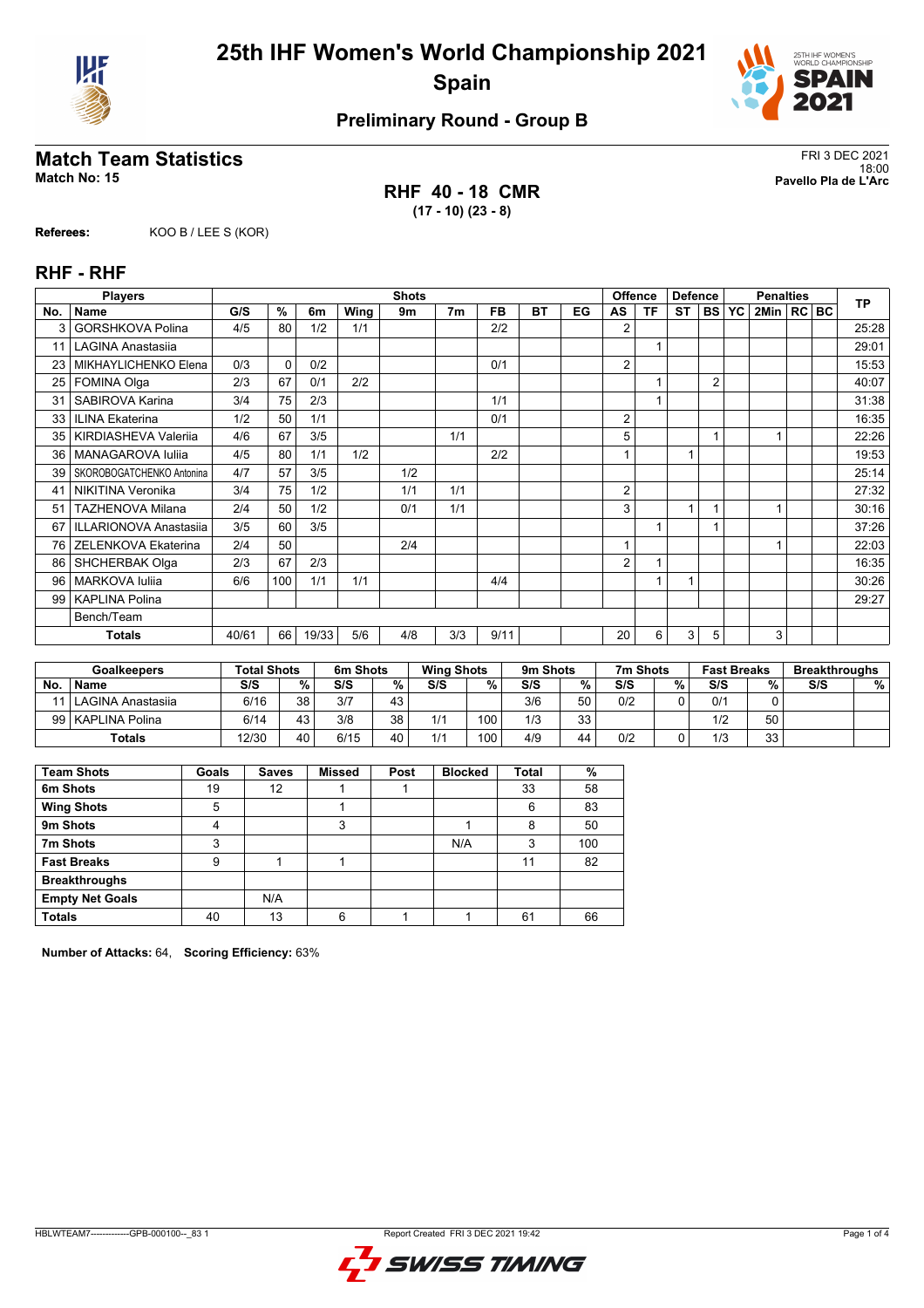



# **Match Team Statistics** FRI 3 DEC 2021

**RHF 40 - 18 CMR (17 - 10) (23 - 8)**

18:00 **Match No: 15 Pavello Pla de L'Arc**

**Referees:** KOO B / LEE S (KOR)

#### **RHF - RHF**

| <b>Players</b>                 |                      |                       |                  |                | <b>Shots Distribution</b>         |                  |               |                      |             |                |                                   |                         |
|--------------------------------|----------------------|-----------------------|------------------|----------------|-----------------------------------|------------------|---------------|----------------------|-------------|----------------|-----------------------------------|-------------------------|
| Goals / Shots<br>3 GORSHKOVA P |                      | 11 LAGINA A           |                  |                | 23 MIKHAYLICHENKO E 25 FOMINA O   |                  | 31 SABIROVA K |                      | 33 ILINA E  |                |                                   | <b>35 KIRDIASHEVA V</b> |
|                                | 1/1                  |                       |                  |                |                                   | 0/1              |               |                      | II 0/1      |                |                                   | 1/1                     |
|                                |                      |                       |                  | 0/1<br>. н. н. |                                   | 1/1              |               | $1/1$                |             |                | $\blacksquare$ $\blacksquare$ 0/1 | 2/2                     |
| $\blacksquare$ 2/2             | $1/2$ $\blacksquare$ |                       |                  |                | $\blacksquare$ $\blacksquare$ 2/2 |                  | 0/1           | $1/1$ $\blacksquare$ |             | 1/1            | $\blacksquare$ 0/1                | 1/1                     |
|                                |                      |                       | 2-Missed         |                |                                   |                  |               |                      |             |                |                                   |                         |
| 36 MANAGAROVA I                |                      | 39 SKOROBOGATCHENKO A | 41 NIKITINA V    |                | 51 TAZHENOVA M                    | 67 ILLARIONOVA A |               |                      |             | 76 ZELENKOVA E |                                   | 86 SHCHERBAK O          |
|                                |                      |                       | $\overline{1/2}$ |                | 1/1                               |                  |               |                      | $0/1$ $1/1$ |                |                                   | 0/1                     |

|                    | 10<br>1/L                                | 111      |                                          | 0/1<br>414<br>$\mathbf{L}$ | 0/1             |
|--------------------|------------------------------------------|----------|------------------------------------------|----------------------------|-----------------|
|                    | $\blacksquare$ $\blacksquare$ 0/1<br>1/1 | ! ■ 0/1  | $\blacksquare$ $\blacksquare$ 0/1<br>1/1 | $1/1$ $\blacksquare$       | ■■ 1/1          |
| $\blacksquare$ 3/3 | 2/2<br>2/2<br>2/2                        |          | 1/1                                      | 1/1<br>- 11                | 111<br>1/1<br>" |
| 1-Missed           | 1-Blocked<br>1-Post                      | 1-Missed |                                          | 2-Missed                   |                 |

| 96 MARKOVA I |     | 99 KAPLINA P |  |  |  |  |  |  |
|--------------|-----|--------------|--|--|--|--|--|--|
|              |     |              |  |  |  |  |  |  |
| 1/1          |     |              |  |  |  |  |  |  |
| 1/1          | 1/1 |              |  |  |  |  |  |  |

**Team** Goals / Shots



Saves / Shots

| 0/1 |     | 1/2 |
|-----|-----|-----|
| 2/3 | 1/1 | 1/2 |
| 4/9 | 1/4 | 2/8 |

| 11 LAGINA A  |     |                  |  |
|--------------|-----|------------------|--|
|              |     | $\overline{0/1}$ |  |
| 0/1          | 1/1 | 1/2              |  |
| 3/5          | 1/2 | 0/4              |  |
| 99 KAPLINA P |     |                  |  |
| 0/1          |     | 1/1              |  |
|              |     |                  |  |

 $1/4$  0/2 2/4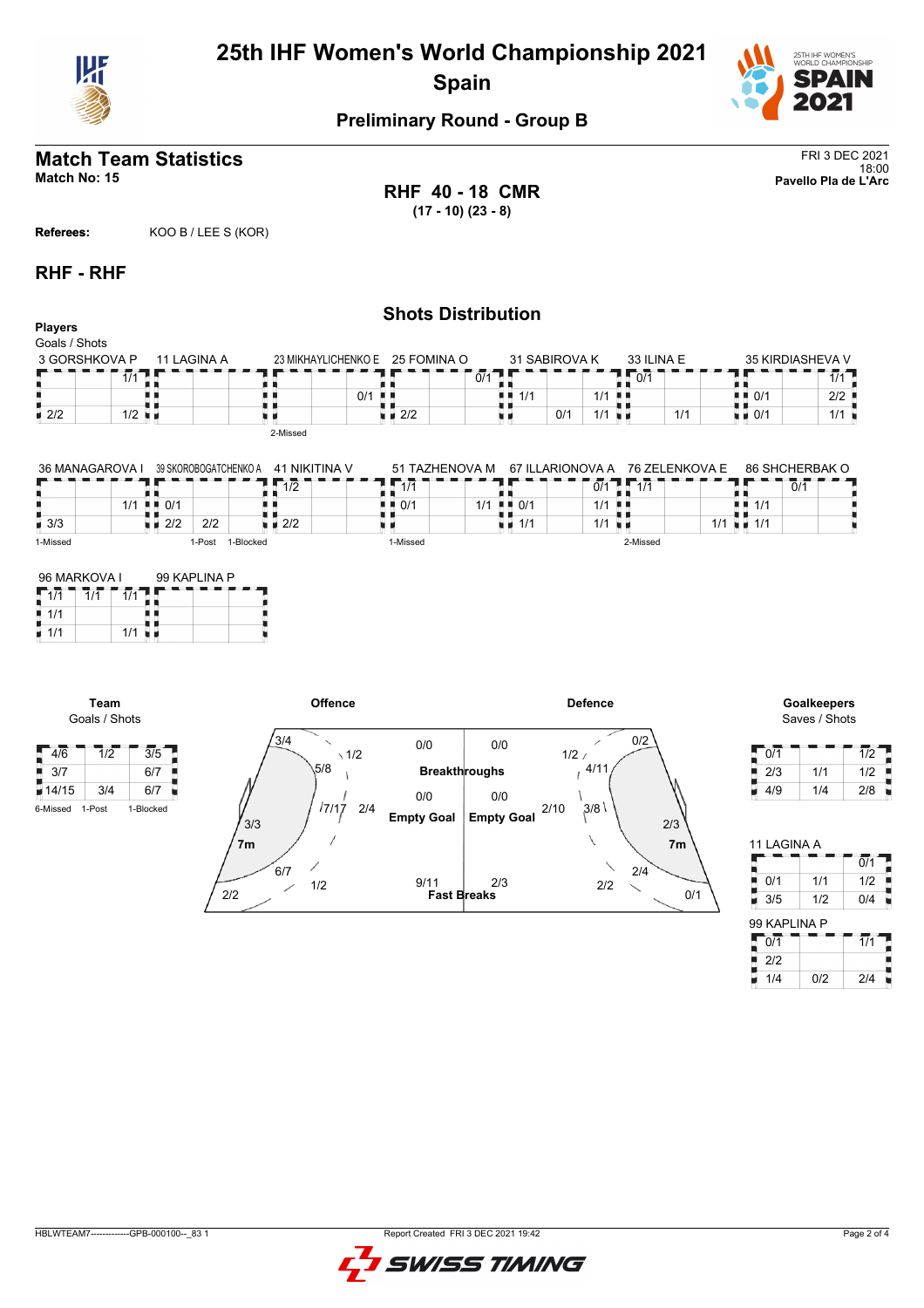



## **Match Team Statistics** FRI 3 DEC 2021

**RHF 40 - 18 CMR (17 - 10) (23 - 8)**

18:00 **Match No: 15 Pavello Pla de L'Arc**

**Referees:** KOO B / LEE S (KOR)

#### **CMR - Cameroon**

|                 | <b>Shots</b><br><b>Players</b>      |       |          |      |      |      | <b>Offence</b><br><b>Defence</b> |     |           | <b>Penalties</b> |    |                |           | <b>TP</b> |           |              |  |  |       |
|-----------------|-------------------------------------|-------|----------|------|------|------|----------------------------------|-----|-----------|------------------|----|----------------|-----------|-----------|-----------|--------------|--|--|-------|
| No.             | Name                                | G/S   | %        | 6m   | Wing | 9m   | 7 <sub>m</sub>                   | FB  | <b>BT</b> | EG               | AS | ΤF             | <b>ST</b> | <b>BS</b> | <b>YC</b> | 2Min   RC BC |  |  |       |
|                 | <b>MBEN BEDIANG Isabelle Noelle</b> |       |          |      |      |      |                                  |     |           |                  |    |                |           |           |           |              |  |  | 34:48 |
| 2               | NKOLO Gisele Valentine Annie        | 1/2   | 50       |      | 0/1  |      |                                  | 1/1 |           |                  | 3  |                |           |           |           |              |  |  | 28:32 |
| 3               | <b>YUOH Yvette</b>                  | 2/4   | 50       | 1/3  |      |      |                                  | 1/1 |           |                  |    |                |           |           |           |              |  |  | 14:19 |
| 5               | ABENA EKOBENA Appoline Michele      |       |          |      |      |      |                                  |     |           |                  |    |                |           |           |           |              |  |  | 4:49  |
| 9               | EYENGA DJONG Claudia Jossy          | 1/3   | 33       |      | 0/1  | 1/2  |                                  |     |           |                  |    |                |           |           |           |              |  |  | 31:33 |
| 10 <sup>1</sup> | NGOUOKO NGUESSE Adjani Celeste      | 1/2   | 50       | 0/1  |      | 1/1  |                                  |     |           |                  |    |                |           |           |           |              |  |  | 35:10 |
| 12              | ABIANBAKON ONOUKOU Berthe           |       |          |      |      |      |                                  |     |           |                  |    |                |           |           |           |              |  |  | 25:03 |
| 14              | YOTCHOUM Jasmine                    | 2/3   | 67       | 2/2  |      |      |                                  | 0/1 |           |                  |    |                |           |           |           |              |  |  | 31:06 |
| 15              | <b>ESSAM Anne Michelle</b>          | 0/3   | $\Omega$ | 0/3  |      |      |                                  |     |           |                  |    | 3              |           |           |           |              |  |  | 18:46 |
| 19              | <b>EBANGA BABOGA Cyrielle</b>       | 3/5   | 60       | 1/1  |      | 2/4  |                                  |     |           |                  |    | 3              |           |           |           |              |  |  | 39:22 |
| 22              | <b>BALANA Marie Paule</b>           | 1/1   | 100      | 1/1  |      |      |                                  |     |           |                  |    |                |           |           |           |              |  |  | 0:09  |
| 33              | ATEBA ENGADI Laeticia Petronie      | 1/4   | 25       | 1/2  |      | 0/2  |                                  |     |           |                  |    | 5              |           |           |           |              |  |  | 18:56 |
| 39              | <b>EKOH Karichma Kaltoume</b>       | 4/10  | 40       | 2/5  |      | 0/2  | 2/3                              |     |           |                  |    | $\overline{7}$ |           |           |           |              |  |  | 45:49 |
| 44              | MBOUCHOUP MANDOP Anne Florette      |       |          |      |      |      |                                  |     |           |                  |    |                |           |           |           |              |  |  | 15:50 |
| 70              | <b>MVOUA Amelie Cevanie</b>         | 1/5   | 20       | 1/3  |      | 0/2  |                                  |     |           |                  |    |                |           |           |           |              |  |  | 41:45 |
| 90              | MADJOUFANG Jodelle Clarisse         | 1/4   | 25       | 0/2  | 0/1  | 1/1  |                                  |     |           |                  |    |                |           |           |           |              |  |  | 34:03 |
|                 | Bench/Team                          |       |          |      |      |      |                                  |     |           |                  |    |                |           |           |           |              |  |  |       |
|                 | <b>Totals</b>                       | 18/46 | 39       | 9/23 | 0/3  | 5/14 | 2/3                              | 2/3 |           |                  | 5  | 22             |           |           |           | 3            |  |  |       |

| <b>Goalkeepers</b> |                              | <b>Total Shots</b> |    | 6m Shots |    | <b>Wing Shots</b> |   | 9m Shots |   | 7m Shots |   | <b>Fast Breaks</b> |    | <b>Breakthroughs</b> |   |
|--------------------|------------------------------|--------------------|----|----------|----|-------------------|---|----------|---|----------|---|--------------------|----|----------------------|---|
| No.                | <b>Name</b>                  | S/S                | %  | S/S      | %  | S/S               | % | S/S      | % | S/S      | % | S/S                | %. | S/S                  | % |
|                    | MBEN BEDIANG Isabelle Noelle | 6/28               | 21 | 6/17     | 35 | 0/2               |   | 0/3      |   |          |   | 0/6                |    |                      |   |
| 12 I               | ABIANBAKON ONOUKOU Berthe    | 7/24               | 29 | 6/14     | 43 | 0/3               |   | 0/1      |   | 0/2      |   | 1/4                | 25 |                      |   |
|                    | 22   BALANA Marie Paule      | 0/1                |    |          |    |                   |   |          |   | 0/1      |   |                    |    |                      |   |
|                    | Totals                       | 13/53              | 25 | 12/31    | 39 | 0/5               |   | 0/4      |   | 0/3      |   | 1/10               | 10 |                      |   |

| <b>Team Shots</b>      | Goals | <b>Saves</b> | <b>Missed</b> | Post | <b>Blocked</b> | <b>Total</b> | %  |
|------------------------|-------|--------------|---------------|------|----------------|--------------|----|
| 6m Shots               | 9     | 6            | 3             | າ    | 3              | 23           | 39 |
| <b>Wing Shots</b>      |       |              | 2             |      |                | 3            |    |
| 9m Shots               | 5     | 4            |               | 2    | 3              | 14           | 36 |
| 7m Shots               | 2     |              |               |      | N/A            | 3            | 67 |
| <b>Fast Breaks</b>     | າ     |              |               |      |                | 3            | 67 |
| <b>Breakthroughs</b>   |       |              |               |      |                |              |    |
| <b>Empty Net Goals</b> |       | N/A          |               |      |                |              |    |
| <b>Totals</b>          | 18    | 12           |               |      | 6              | 46           | 39 |

**Number of Attacks:** 64, **Scoring Efficiency:** 28%